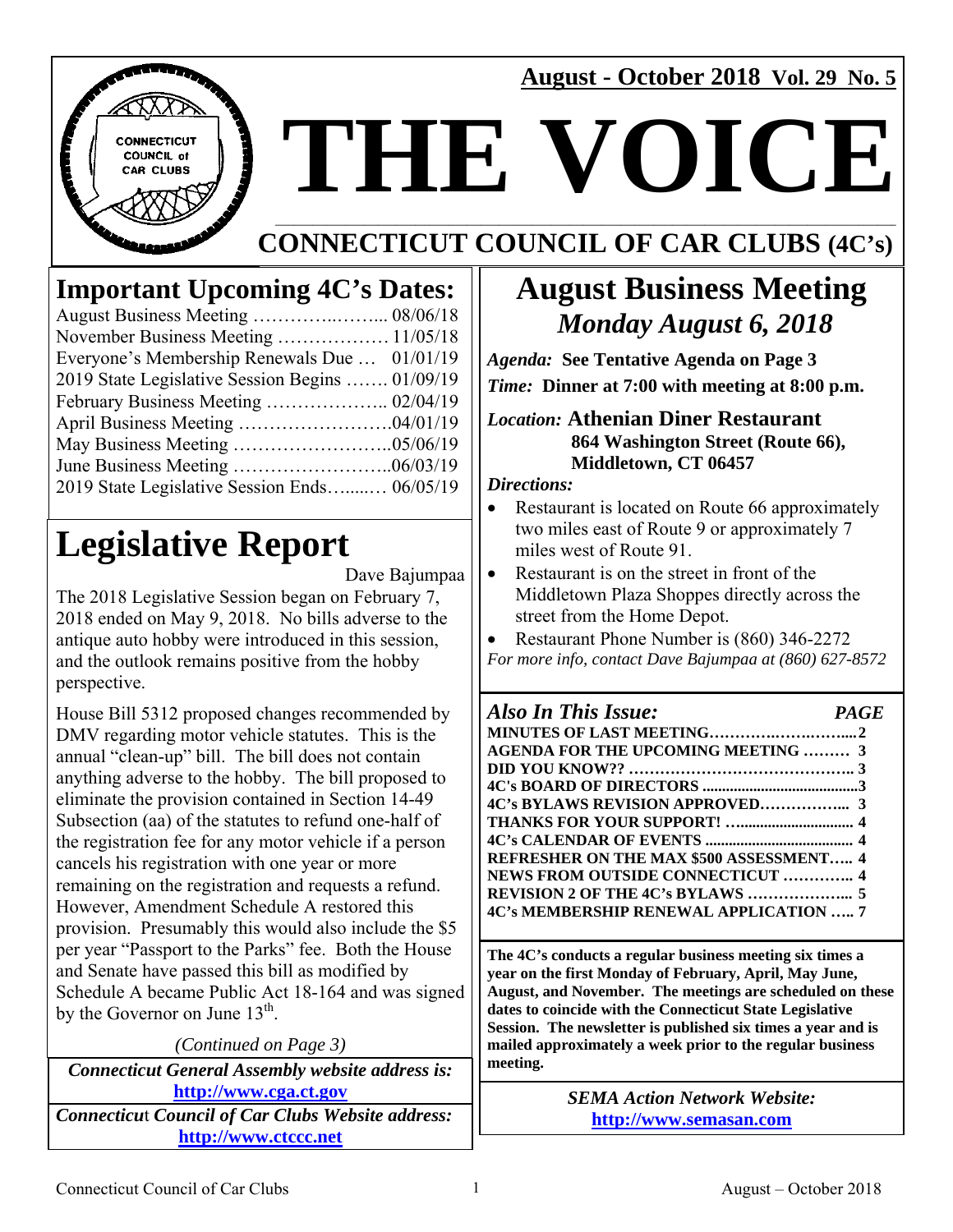### **Minutes of April 2<sup>nd</sup> Meeting:**

Vice Chairman John Bajumpaa called the meeting to order at 7:35 P.M. The members in attendance introduced themselves as the first order of business, identifying their affiliation with the 4Cs, whether representing a member club or as individual members.

### **Previous Meeting Minutes:**

A motion to accept the minutes of the April 2, 2018 meeting as published in the June, 2018 issue of *The Voice* was seconded and passed.

### **Treasurer's Report:**

John Jarush presented his Treasurer's report, stating the May 31 balances. Additional member donations, over and above those members' dues obligations, continue to bolster our accounts, putting us in a good position to deal with unexpected legislative challenges to the interests of automobile hobbyists in Connecticut. A motion to accept the Treasurer's report was made, seconded and accepted as presented.

### **Legislative Report:**

Dave Bajumpaa's reported that we had a great year in that the session ended with no bills being passed that would have been detrimental to our car-hobbyist interests. However, Connecticut's budget issues are still dire and can be expected to dominate future legislative sessions. Dave noted the fiscal notes for Senate Bill 532 projects increasing deficits for budget years July 1 of 2019, 2020, 2021 and 2022 to be \$2.0, \$2.5, \$3.1 and \$3.6 billion, respectively. Also, Connecticut enjoyed a late-season \$1.0 billion windfall in the form of increased income tax revenue that was beyond what was expected, which allowed an additional \$300 million in current-year spending and an addition to the rainy-day fund, but because this was attributed to initial adjustments to the Federal tax changes, so this will not likely be repeated next year. Reflecting on these projections and developments, it is clear the state's fiscal problems are far from over.

There was not enough legislative support for implementing highway tolls, and the various bills addressing them never made it to a vote. So, any action to implement tolls will be delayed for at least another year. Reportedly, Themis Klaridis, Republican Minority Leader in the Connecticut House of Representatives, is taking credit for stalling tolls in the State.

Dave's full report appeared in the June, 2018 issue of *The Voice.* 

### **Other Business:**

Dave Bajumpaa circulated a copy of the proposed By Laws changes as discussed in previous meetings. The most significant change was to alter the meeting schedule to eliminate the scheduled January meeting and adding one in May. The complete draft was included in the June 2018 issue of the Voice. The changes were adopted as published by unanimous vote, noting that a quorum was present

### **Website and Calendar of Events:**

John Bajumpaa reported the Facebook page continues to add members and noted how we recently added an individual from Michigan. Regarding this unusual request in that we are a Connecticut-specific organization, John explained that he carefully reviews the requestors' own Facebook page "…to see what they are about…" before authorizing the requestor as a new member.

New information and changes for the calendar should be sent to John Bajumpaa at JFBAJUMPAA@AOL.COM but he can also be reached through the web site: (http://www.ctccc.net/contact-us.html ).

### **Adjournment:**

There being no additional business, the Meeting adjourned at 8:25 P.M.

### **Next Meeting:**

Our next meeting will be Monday, June 4, 2018 at the Athenian Diner Restaurant (dinner at 7:00 p.m.).

Respectfully submitted, Jim Juhas, Recording Secretary

| 4C's Meeting Attendance – June 4, 2018                   |                      |  |
|----------------------------------------------------------|----------------------|--|
| Name:                                                    | <b>Representing:</b> |  |
| Dave Bajumpaa  Studebaker Driver's Club                  |                      |  |
|                                                          |                      |  |
|                                                          |                      |  |
| <b>Charlie Flechner  Connecticut Area Classic T-Bird</b> |                      |  |
| John Bajumpaa  Studebaker Drivers Club                   |                      |  |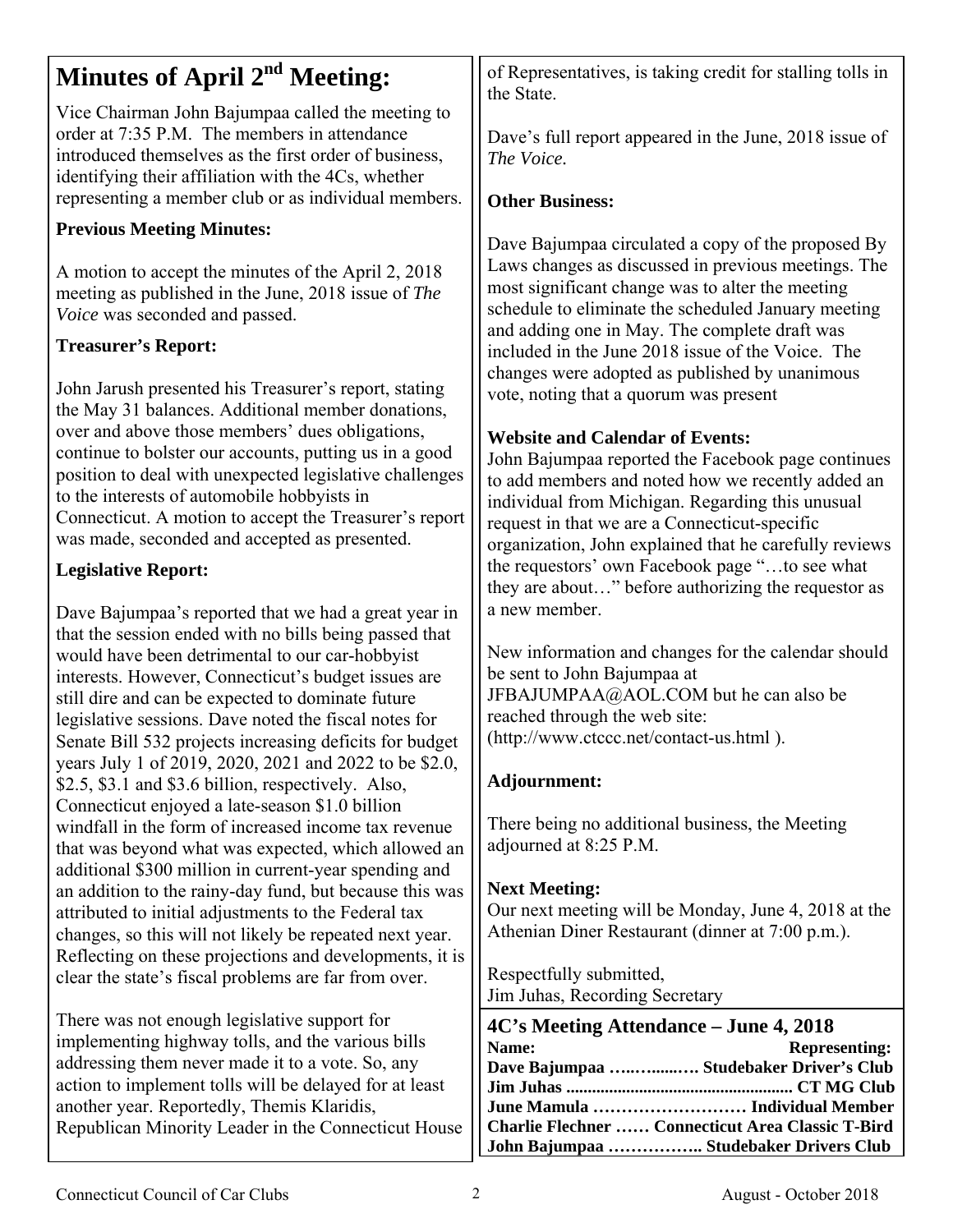**Jim Way …………. Connecticut Model "A" Ford Club Joe Fernandez ……………... Constitution State Classics Fred Glabau …..…. Central Connecticut Region AACA Paul Pawlowski ……………. Pontiac-Oakland & CSRA Bob Balkow ……………………...… Individual Member John Jarush……………….. CT Street Rod Association Bobbi Juhas ……... Litchfield Hills Historic Auto Club** 

### **Tentative Agenda for August 6, 2018 4C's Business Meeting**

- **Call to Order (approximately 8 p.m.)**
- **Introductions & Attendance**
- **Minutes of Last Meeting**
- **Treasurers Report**
- **Legislative Report**
- **Calendar of Events/4C's Website**
- **Other Business**
- **Next Meeting: Monday November 5, 2018**

### **Did You Know??**

The 4C's has recently formed a Facebook group were members can disseminate information related to the antique auto hobby in Connecticut. The Facebook group name is "Connecticut Council of Car Clubs." Feel free to join the group.

You can receive this 4C's newsletter by Email. If you don't already get the newsletter by a .pdf attachment to an Email and would like to, send your name and whether you are an individual member, or what club you are a member of, to  $dabajumpaa@aol.com. Also, if you would let us know$ whether you are willing to help the 4C's reduce its mailing and printing expenses by accepting the newsletter via Email only, please include that in your Email to us.

| <b>4C's Board of Directors:</b> |                        |                        |  |  |
|---------------------------------|------------------------|------------------------|--|--|
| Chairman:                       | Vice Chairman:         | Recording Secretary:   |  |  |
| Phil Hamilton                   | John Bajumpaa          | Jim Juhas              |  |  |
| 72 Essex Street                 | 13 Mullen Road         | 139 Crescent Circle    |  |  |
| Deep River, CT                  | East Windsor CT 06088  | Cheshire, CT 06410     |  |  |
| 06417                           | $(860)$ 623-3906       | $(203) 578 - 0958$     |  |  |
| $(860) 526 - 5729$              | jfbajumpaa@aol.com     | James.F.Juhas@snet.net |  |  |
| Treasurer:                      | Member-at-Large:       | Member-at-Large:       |  |  |
| John Jarush                     | Scott Macgregor        | Ken Useted             |  |  |
| 19 Penfield Place               | 451 Essex Road         | P.O. Box 267           |  |  |
| Farmington, CT 06032            | Westbrook, CT 06498    | Canterbury, CT 06331   |  |  |
| $(860)$ 284-0090                | $(860)$ 399-7641       | $(860)546 - 2105$      |  |  |
| patandiohnj@gmail.com           | jscotmac@sbcglobal.net | usetedracing@aol.com   |  |  |
| Membership Secretary:           | Newsletter Editor:     | Past Chairman:         |  |  |
| <b>Bob Balkow</b>               | Dave Bajumpaa          | Dexter Crowley         |  |  |
| 22 Perron Road                  | 17 Mullen Rd.          | 3 Village Circle       |  |  |
| Plainville, CT 06062            | East Windsor CT        | Hamden CT 06514        |  |  |
| $(860)$ 747-6794                | 06088                  | $(203)$ 248-1555       |  |  |
| balko34@sbcglobal.net           | $(860) 627 - 8572$     | anndexcrowley $@$      |  |  |
|                                 | dabajumpaa@aol.com     | sbcglobal.net          |  |  |

### **4C's Board of Directors:**

### **Legislative Report**

*(continued from Page 1)*  As reported in the June newsletter, four bills associated with electronic highway tolls were defeated. However, tolls will continue to be discussed in future sessions. As you may have noted, Governor Malloy's 10 million dollar initiative to direct DOT to study the addition of tolls was approved by the State Bonding Commission on July 25.

Projections for future Connecticut budgets show that they will be running very large deficits. The fiscal note for Senate Bill 532 projects deficits for the budget years beginning July 1, 2019, 2020, 2021 and 2022 of \$2.0, \$2.5, \$3.1 and \$3.6 billion, respectively. So the fiscal problems for the state are far from over and are likely to dominate future legislative sessions.

The 2019 State Legislative Session will begin on January 9 and end on June 5. In preparation for this upcoming session, we plan to retain the services of Hughes and Cronin Public Affairs Strategies to monitor legislation related to the antique auto hobby, as we have done in previous sessions. In this monitoring capacity, Hughes and Cronin informs us of the pending legislation. We report to you on any legislation potentially impacting the hobby, and ask you to contact your legislators and help get favorable legislation passed, and unfavorable legislation defeated (i.e., a "grass roots" approach).

# **4C's Bylaws Revision**

At the February  $5<sup>th</sup>$  4C's Business Meeting, there was discussion of eliminating the January meeting and replacing it with a meeting on the first Monday in May. The 4C's Bylaws, which have not been changed since 1998, currently specify the meeting dates, and need revision to institute this change.

At the April  $2<sup>nd</sup>$  4C's Business Meeting, a draft revision of the bylaws was presented with the date change. Two other changes were agreed upon, one related to promotion of auto meets and shows in the state, and the second related to election of 4C's Officers.

The current bylaws contain a revision process to follow. In accordance with that process, the June newsletter published a second draft of the revision to the bylaws resulting from the April  $2<sup>nd</sup>$  meeting discussion. At the June  $4<sup>th</sup>$  meeting, a quorum was present and the bylaws were approved. A copy of the approved version of Revision 2 to the bylaws is included in this newsletter.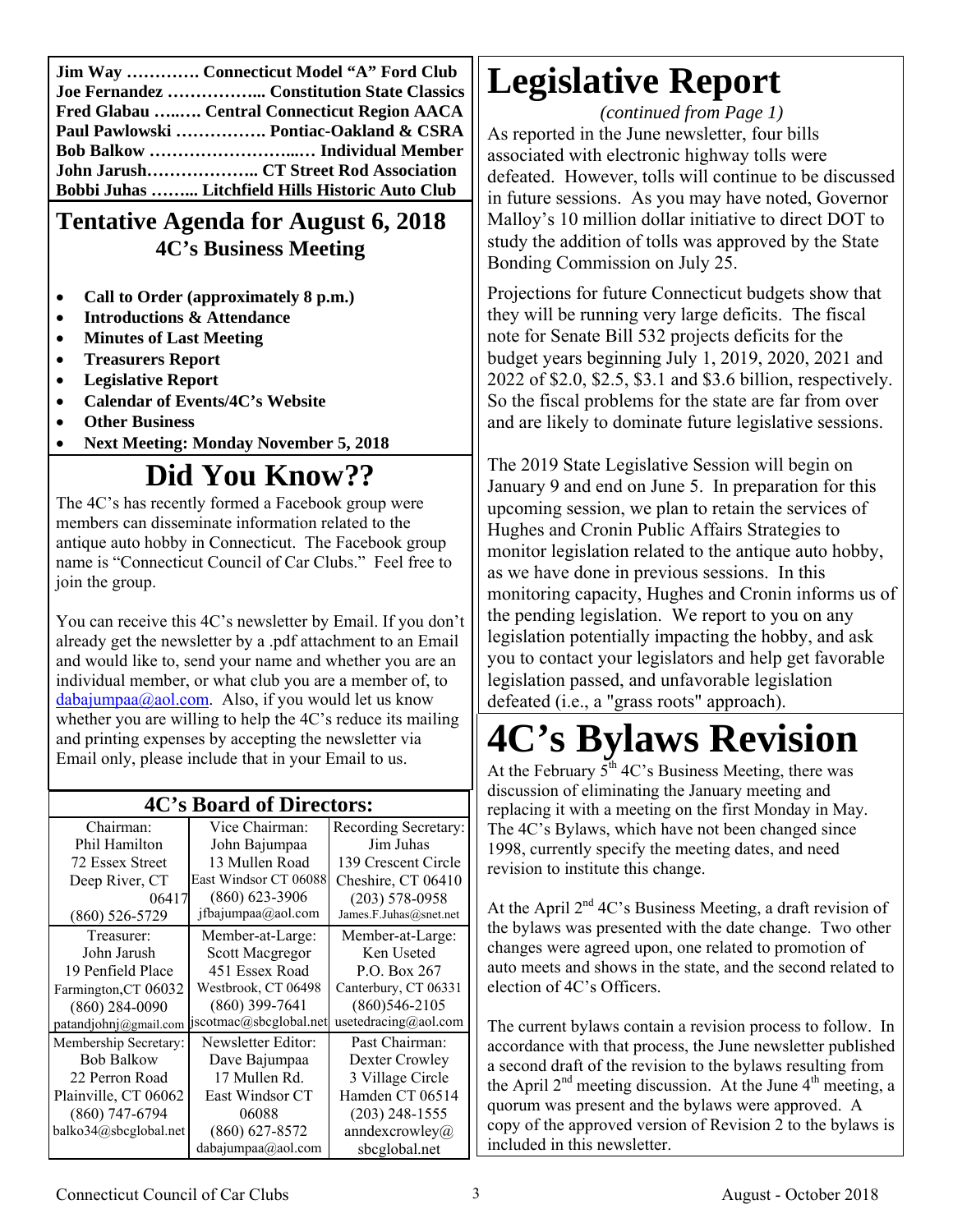### **Thanks for Your Support!!**

The 4C's thanks the following members who contributed *additional* money with their membership in 2018:

> *Clubs:*  **Connecticut Street Rod Association Litchfield Hills Historical Auto Club**  Belltown Antique Automobile Club Constitution State Classics Connecticut Historical Automobile Society Summer Knights Connecticut Classic Chevy Paradice Classic Crusiers Connecticut Model "A" Restorers Club Valley Collector Car Club Connecticut Triumph Register Connecticut MG Club Yankee Chapter Buick Club of America Connecticut Region Early Ford V-8 Club Brass City Cruisers Yankee Yesteryear Car Club Connecticut Crankin' Yanks Housatonic Valley Region AACA Nutmeg Chapter Buick Club of America

#### *Individual Members:*

| Richard Vincent    |
|--------------------|
| <b>Steve Mierz</b> |
| Marshall Lamenzo   |
| John Scheib        |
| Paul Pawlowski     |
| Jack White         |
| Donald Hansen      |
| Frank Wemple       |
| Larry Boardman     |
| Robert D'Amico     |
| June Mamula        |
| Robert Lachman     |
| Paul Bagley        |
| David Cardone      |

**Scott McWilliam** Richard Heath Raymond Lichota Dexter Crowley Wayne Hoffman Don Murphy Don Tenerowicz Donald Bruno Matthew Strus David Weiss Paul Lamson Bill Stanley Jr. Peter Merriman

### **4C's Calendar of Events.**

We maintain a Calendar of Events on our website. Our intent is to list all collector car related shows in Connecticut, as well as major regional and national meets. The website is maintained throughout the year. The 4C's does not charge a fee to have your show listed on our website. To have your show listed on the 4C's website, please provide the date/rain date; sponsoring club; who the show benefits; location; and contact person information to:

> *John Bajumpaa (4C's) 13 Mullen Road East Windsor, CT 06088*

*Or, via E-mail at*: jfbajumpaa@aol.com

### **REFRESHER ON THE \$500 MAXIMUM PROPERTY TAX ASSESSMENT**

We encourage all antique motor vehicles to maintain Early American or Classic Vehicle plates on their vehicles since it is the best way to ensure way the maximum \$500 property tax assessment is applied to your vehicle. However, the statutes also allow the maximum \$500 assessment to apply to certain antique vehicles without Early American or Classic Vehicle Plates. Most town property tax assessors will apply the \$500 assessment to any motor vehicle 20 years or older. However, some town property tax assessors will try to distinguish an "antique rare or special interest motor vehicle" from a "modified antique motor vehicle" if the vehicle does not have Early American or Classic Vehicle plates.

While Early American or Classic Vehicle plates are not required to qualify for the maximum \$500 assessment, owners of vehicles without those plates may have to provide documentation to their town assessor that their vehicle qualifies for that assessment. If your motor vehicle is modified without Early American or Classic Vehicle Plates, your local tax assessor could determine that the maximum \$500 assessment does not apply and assess the vehicle at what the assessor considers fair market value.

### **News From Outside CT**

From the SEMA website **Rhode Island Bills to Provide Special Courtesy License Plates Enacted Into Law** 

Congratulations, Rhode Island! Courtesy license plate legislation for antique vehicles (S.B. 2260/H.B. 7016) and street rods/customs (S.B. 2484) were signed into law by Governor Gina Raimondo. S.B. 2260/H.B. 7016 provides antique vehicles with courtesy year-ofmanufacture plates. Under the current law, "Antique" plates are available for vehicles that are at least 25 years old and used only for exhibitions, parades, and car club activities. Vehicles currently registered as "Antique" may purchase and display replica year-ofmanufacture plates with DMV approval. S.B. 2484 provides a courtesy plate for "Street Rods" and "Custom" vehicles. Under current law, a street rod is defined as a 1948 or older vehicle or a vehicle manufactured after 1948 to resemble a vehicle manufactured before 1949. Custom vehicles are defined as any motor vehicle at least 25 or more years old and of a model year after 1948; or was manufactured to resemble a vehicle 25 years old and of a model year after 1948; and has been altered from the manufacturer's original design, or has a body constructed from nonoriginal materials.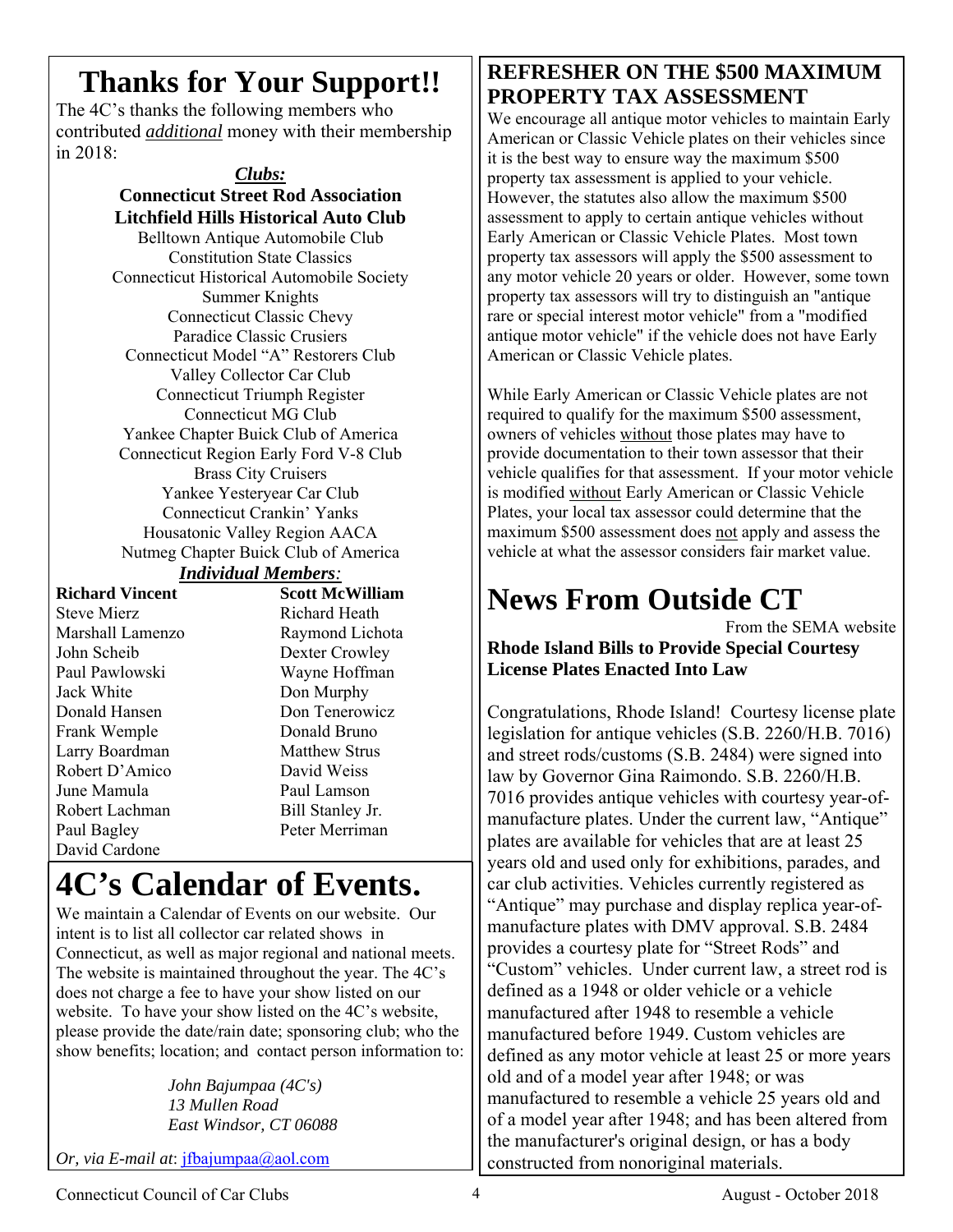### **Bylaws of the Connecticut Council of Car Clubs, Inc. Revision 2, June 2018 Page 1 of 2**

Article I - NAME

Section 1. This organization shall be known as the Connecticut Council of Car Clubs, Inc. It shall function as a non-profit organization under a charter granted by the State of Connecticut.

#### Article II - PURPOSE

Section 1. To promote interest in antique, classic and special interest vehicles considered worthy of collection and preservation.

Section 2. To monitor and act as a liaison between the automotive hobby and government for unified action on legislation favorable or unfavorable to our cause and interests.

Section 3. To aid and provide guidance to legislators in drafting proper statutes to encourage the preservation of vehicles of special interest.

Section 4. To promote auto meets and shows within the state.

#### Article III - MEMBERSHIP

Section 1. Membership in the Council of Car Clubs is open to all auto clubs and individuals in the state.

Section 2. Dues for member clubs and individuals shall be set by a recommendation of the Board of Directors and ratified by a majority vote of the membership at the Annual Meeting in November.

#### Article IV - MEETINGS

Section 1. Meetings will be held of the first Monday of February, April, May, June, August, and November at times and places to be decided by the membership.

Section 2. Special meetings of the Council and of the Board of Directors may be called by the Chairman, or by a majority of the Board of Directors.

Section 3A. Quorum. Those members attending any properly called meeting shall be considered a quorum to conduct any regular business proper to come before the meeting.

 3B. Voting Privileges. Voting privileges will be accorded-one vote per member present, up to a maximum two votes per club.

 3C. Voting on an amendment to these By-Laws will require a quorum consisting of a minimum of 80% of the average number of members attending the regularly scheduled business meetings over the last year.

 3D. For the conduct of business by the Board of Directors, a quorum shall consist of those members of the Board who are present at any meeting of which proper notice was given.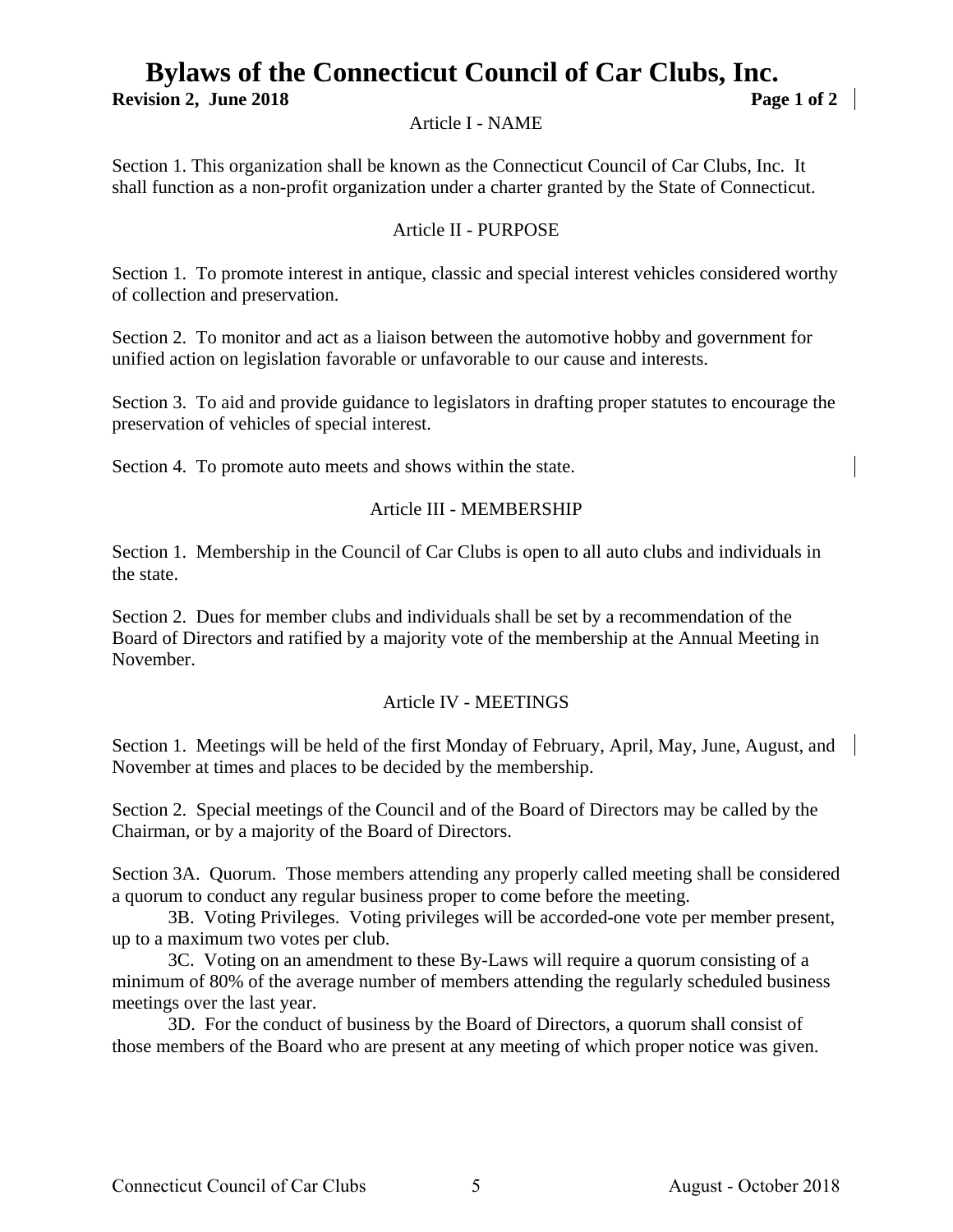### **Bylaws of the Connecticut Council of Car Clubs, Inc. Revision 2, June 2018 Page 2 of 2**

Article V. - OFFICERS

Section 1. Officers of the Council shall be a Chairman, Vice-Chairman, Recording Secretary, Membership Secretary, Treasurer and Newsletter Editor.

Section 2. Nominations for elected Officers of the Council may be made by a nominating committee consisting of the current Board of Directors or may be made from the floor at the Annual Meeting. Election shall be made by a majority vote of the members present at the Annual Meeting in November.

#### Article VI. - BOARD OF DIRECTORS

Section 1. The Board of Directors shall consist of nine (9) persons: All the elected officers currently in office; the immediate past Chairman, or, in the event that the immediate past Chairman is filling another board position or is unable to serve, the current Chairman may appoint any past Chairman; and two members-at-large appointed by the Chairman. The two members-at-large will each serve for a period of two (2) years. Only one member-at-large position will be up for appointment in any one year.

Section 2. The Board of Directors shall at all times strive to represent a balance of all aspects of our hobby.

Section 3. The function of the Board of Directors shall be to establish policy for the Council. It shall also serve as an advisory body to the Council, its officers, and when appropriate to the Council's legislative lobbyist.

#### Article VII - RULES

Section 1. Robert's "Rules of Order" shall serve as the parliamentary authority for all questions arising that have not been fully provided for by the By-Laws of the Council.

#### Article VIII - AMENDMENTS

Section 1. Any voting member of the Council may introduce a petition for a change in the By-Laws. The petition must be in writing, fully setting forth the desired change. It must also be submitted to the Secretary of the Council at a regular meeting, at which time it will be read to the members present. The Newsletter Editor shall include notice of the proposed change in the next regular mailing of the Council announcing the next meeting. This notice shall also inform the members that the proposed change will be voted on at the meeting, providing that the necessary quorum is present. (Minimum of 80% of the average number of members attending the regularly scheduled business meetings over the last year.) If this quorum is not present, no action will be taken until the next meeting that has a sufficient attendance to meet the quorum requirement. With the necessary quorum present, the proposed change will be read from the original petition and voted upon. A favorable vote of two-thirds of the members voting at this meeting will be required for the adoption of the proposed amendment.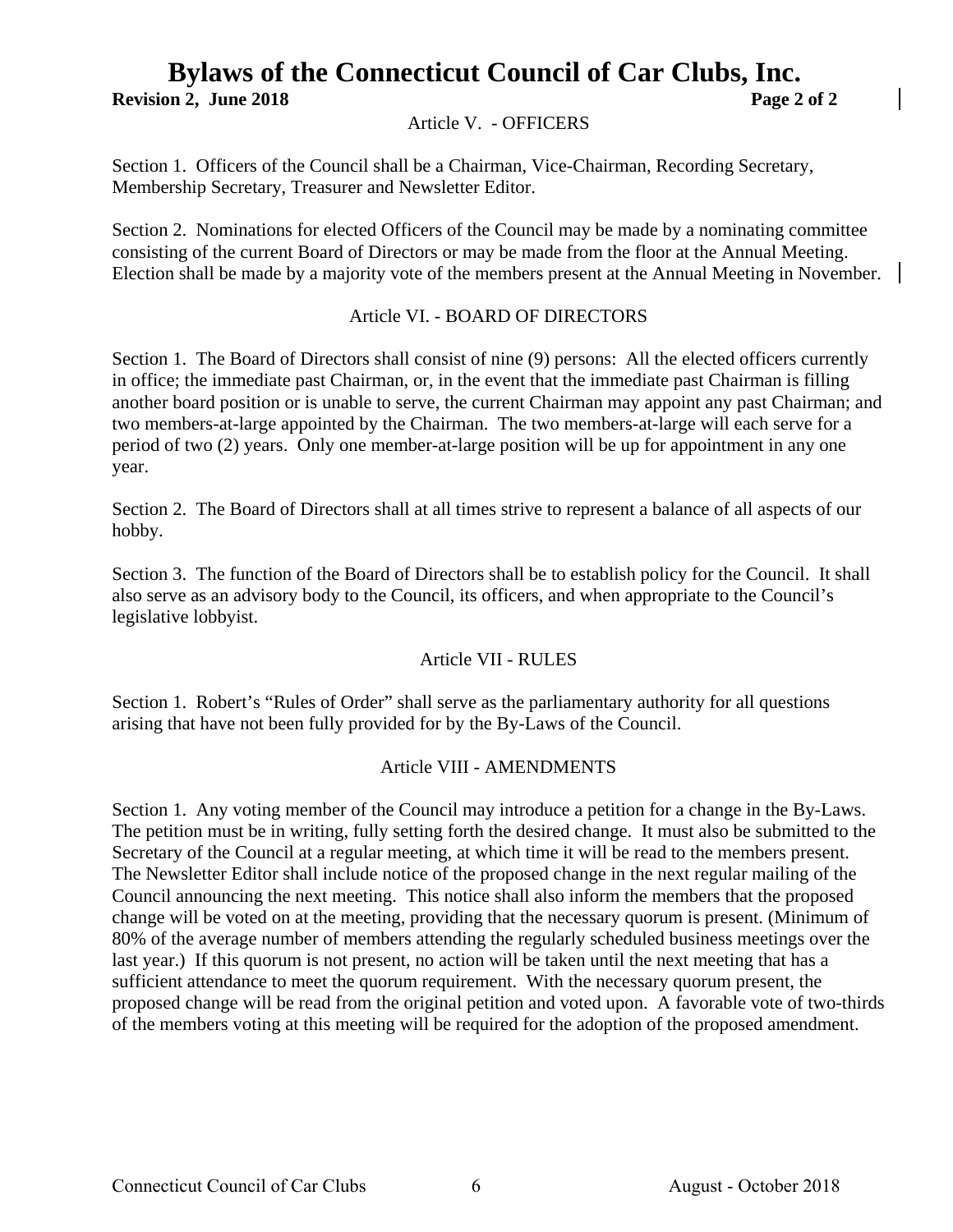### **Connecticut Council of Car Clubs (4C's)**

**New Member/Membership Renewal/Change of Address Form** 

| <b>Note</b><br><b>Please mail</b><br>this entire page<br>This membership application is: ______ New _______ Renewal ______ Change of Information                        | Send All Information to:<br>Membership Secretary<br>c/o Bob Balkow<br>22 Perron Road<br>Plainville, CT 06062                                |
|-------------------------------------------------------------------------------------------------------------------------------------------------------------------------|---------------------------------------------------------------------------------------------------------------------------------------------|
|                                                                                                                                                                         |                                                                                                                                             |
|                                                                                                                                                                         | <b>Complete Section 1 or Section 2 and Section 3</b><br><b>Please Print Clearly</b>                                                         |
| <b>Section 1</b><br>Club Membership - \$50                                                                                                                              | <b>Section 2</b><br><b>Individual Membership - \$15</b>                                                                                     |
| (Includes up to two mailings to separate addresses.<br>The 4C's recommends one of the two mailings be to<br>your Clubs newsletter editor.)                              | Name                                                                                                                                        |
| Club Name                                                                                                                                                               | <u> 1989 - Johann John Stoff, deutscher Stoffen und der Stoffen und der Stoffen und der Stoffen und der Stoffen u</u>                       |
| <u> 1989 - Johann John Stein, market fransk kommunist (f. 1989)</u><br>Number of Club members<br>National Affiliation                                                   | Phone<br>E-Mail Address:                                                                                                                    |
| <u> 1989 - Johann John Stoff, deutscher Stoffen und der Stoffen und der Stoffen und der Stoffen und der Stoffen u</u><br>Club Web Address<br>First 4C's Mailing to:     | $\Box$ Check here to receive newsletter as a .pdf by E-mail only<br>Member of what car $club(s)?$                                           |
|                                                                                                                                                                         |                                                                                                                                             |
| Phone                                                                                                                                                                   | <b>Section 3</b><br><b>Complete For All Applications:</b>                                                                                   |
| E-Mail Address:<br><u> 1989 - Johann Barbara, martxa alemani</u> ar a                                                                                                   |                                                                                                                                             |
| $\Box$<br>Check here to receive newsletter as a .pdf by E-mail only                                                                                                     | Additional Donation: ______                                                                                                                 |
| 4C's Representative (Second Mailing to):                                                                                                                                | Total Enclosed:                                                                                                                             |
| Name                                                                                                                                                                    | Make check payable to:                                                                                                                      |
|                                                                                                                                                                         | "CONNECTICUT COUNCIL OF CAR CLUBS"                                                                                                          |
| <u> 1989 - Johann John Stone, mars et al. (b. 1989)</u><br>E-Mail Address:<br>the control of the control of the control of the control of the control of the control of | Please mail this entire page to:<br>Connecticut Council of Car Clubs Membership<br>c/o Bob Balkow<br>22 Perron Road<br>Plainville, CT 06062 |
| $\Box$ Check here to receive newsletter as a .pdf by E-mail only                                                                                                        |                                                                                                                                             |

### *Please Print VERY CLEARLY, Especially E-mail addresses*